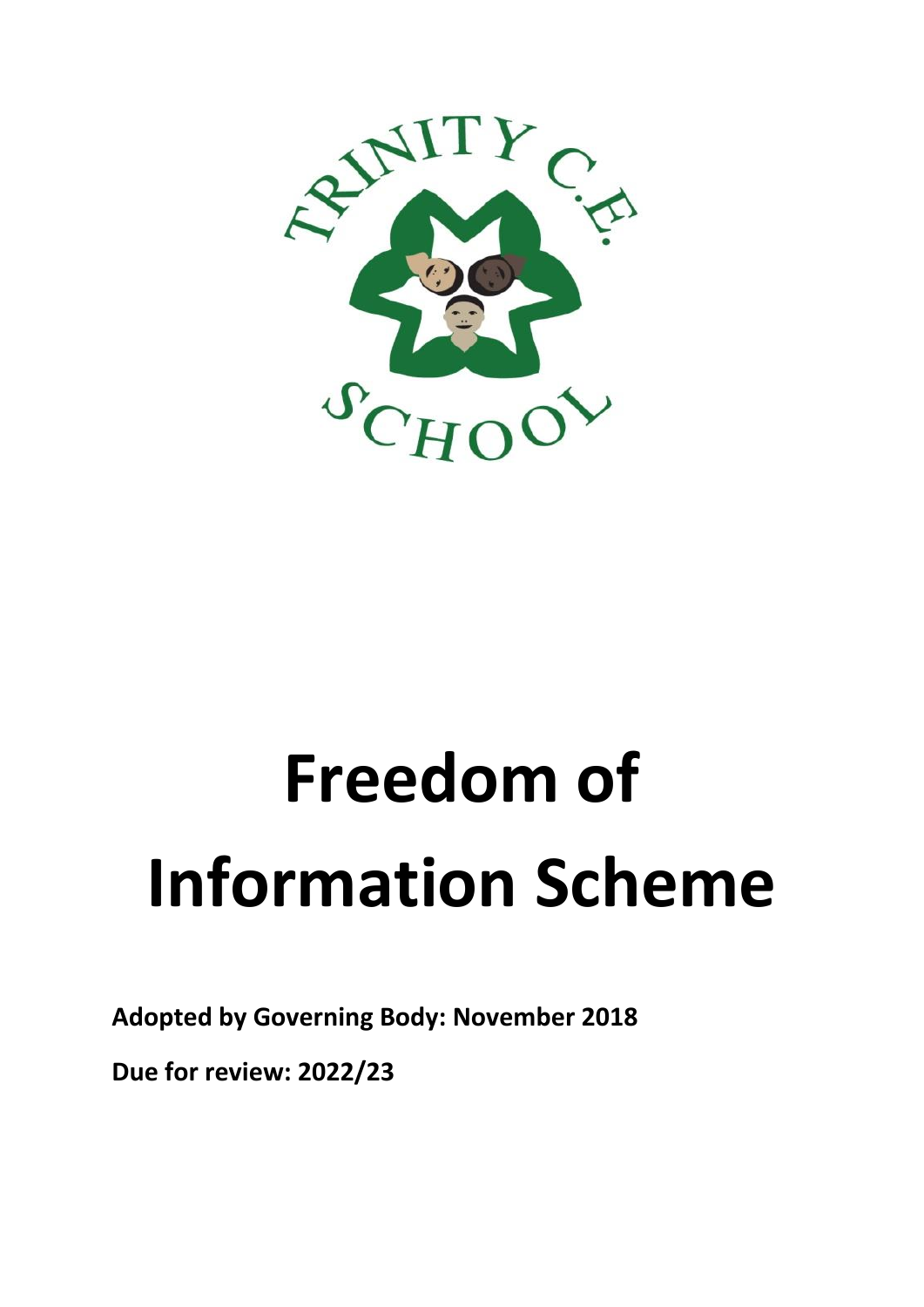## **Trinity CE Primary School**

## Freedom of Information Publication Scheme

### **This Information Commissioners Office Publication Scheme Version 1.1 20130901 has been adopted by the Governing Body of Trinity CE Primary School without modification.**

The guide to information available under the scheme is attached in Appendix A.

This policy will be reviewed regularly to reflect any changes to legislation, how information can be obtained and the costs of providing information.

## **Freedom of Information Act**

## *"This model publication scheme has been prepared and approved by the Information Commissioner. It may be adopted without modification by any public authority without further approval and will be valid until further notice." Information Commissioners Office Publication Scheme Version 1.1 20130901*

This publication scheme commits an authority to make information available to the public as part of its normal business activities. The information covered is included in the classes of information mentioned below, where this information is held by the authority. Additional assistance is provided to the definition of these classes in sector specific guidance manuals issued by the Information Commissioner.

The scheme commits an authority:

• To proactively publish or otherwise make available as a matter of routine, information, including environmental information, which is held by the authority and falls within the classifications below.

• To specify the information which is held by the authority and falls within the classifications below.

• To proactively publish or otherwise make available as a matter of routine, information in line with the statements contained within this scheme.

• To produce and publish the methods by which the specific information is made routinely available so that it can be easily identified and accessed by members of the public.

• To review and update on a regular basis the information the authority makes available under this scheme.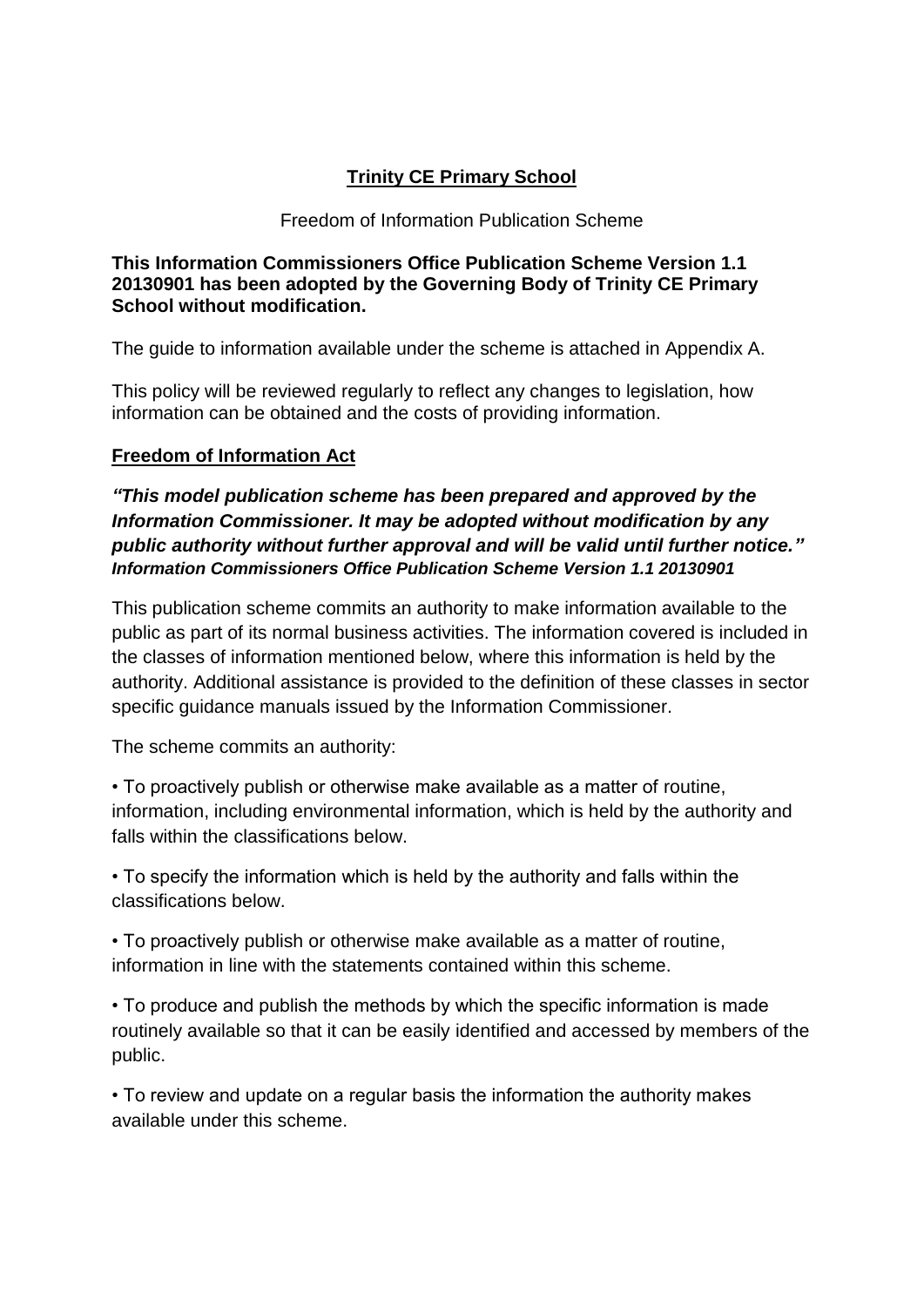• To produce a schedule of any fees charged for access to information which is made proactively available.

• To make this publication scheme available to the public.

• To publish any dataset held by the authority that has been requested, and any updated versions it holds, unless the authority is satisfied that it is not appropriate to do so; to publish the dataset, where reasonably practicable, in an electronic form that is capable of re-use; and, if any information in the dataset is a relevant copyright work and the public authority is the only owner, to make the information available for re-use under a specified licence. The term 'dataset' is defined in section 11(5) of the Freedom of Information Act. The terms 'relevant copyright work' and 'specified licence' are defined in section 19(8) of that Act.

## **Classes of information**

Who we are and what we do

Organisational information, locations and contacts, constitutional and legal governance.

What we spend and how we spend it

Financial information relating to projected and actual income and expenditure, tendering, procurement and contracts.

What our priorities are and how we are doing

Strategy and performance information, plans, assessments, inspections and reviews.

How we make decisions

Policy proposals and decisions. Decision making processes, internal criteria and procedures, consultations.

Our policies and procedures

Current written protocols for delivering our functions and responsibilities.

Lists and registers

Information held in registers required by law and other lists and registers relating to the functions of the authority.

The services we offer

Advice and guidance, booklets and leaflets, transactions and media releases. A description of the services offered.

The classes of information will not generally include: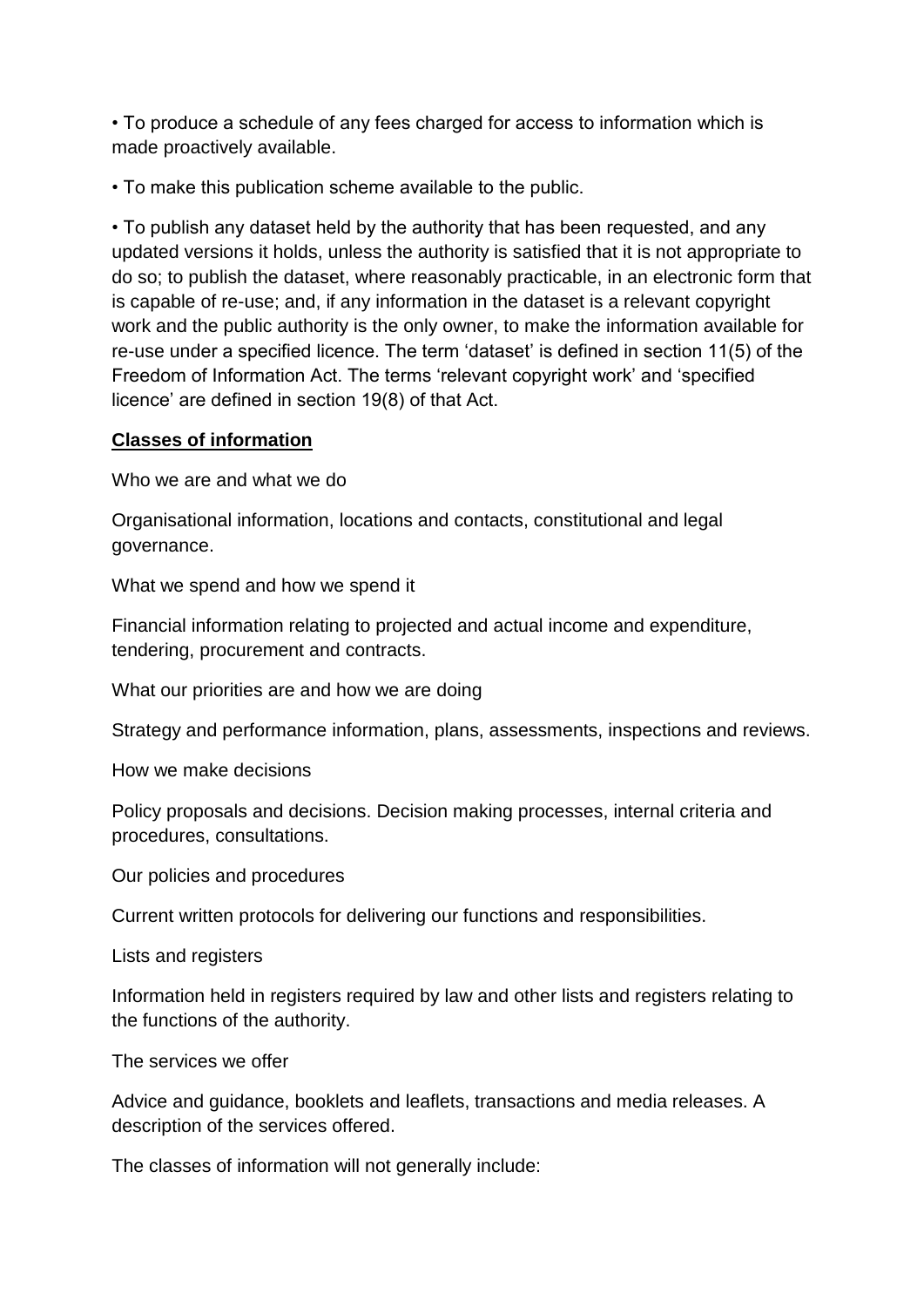• Information the disclosure of which is prevented by law, or exempt under the Freedom of Information Act, or is otherwise properly considered to be protected from disclosure.

• Information in draft form.

• Information that is no longer readily available as it is contained in files that have been placed in archive storage, or is difficult to access for similar reasons.

The method by which information published under this scheme will be made available

The authority will indicate clearly to the public what information is covered by this scheme and how it can be obtained.

Where it is within the capability of a public authority, information will be provided on a website. Where it is impracticable to make information available on a website or when an individual does not wish to access the information by the website, a public authority will indicate how information can be obtained by other means and provide it by those means.

In exceptional circumstances some information may be available only by viewing in person. Where this manner is specified, contact details will be provided. An appointment to view the information will be arranged within a reasonable timescale.

Information will be provided in the language in which it is held or in such other language that is legally required. Where an authority is legally required to translate any information, it will do so.

Obligations under disability and discrimination legislation and any other legislation to provide information in other forms and formats will be adhered to when providing information in accordance with this scheme.

Charges which may be made for information published under this scheme

The purpose of this scheme is to make the maximum amount of information readily available at minimum inconvenience and cost to the public. Charges made by the authority for routinely published material will be justified and transparent and kept to a minimum.

Material which is published and accessed on a website will be provided free of charge.

Charges may be made for information subject to a charging regime specified by Parliament.

Charges may be made for actual disbursements incurred such as:

• photocopying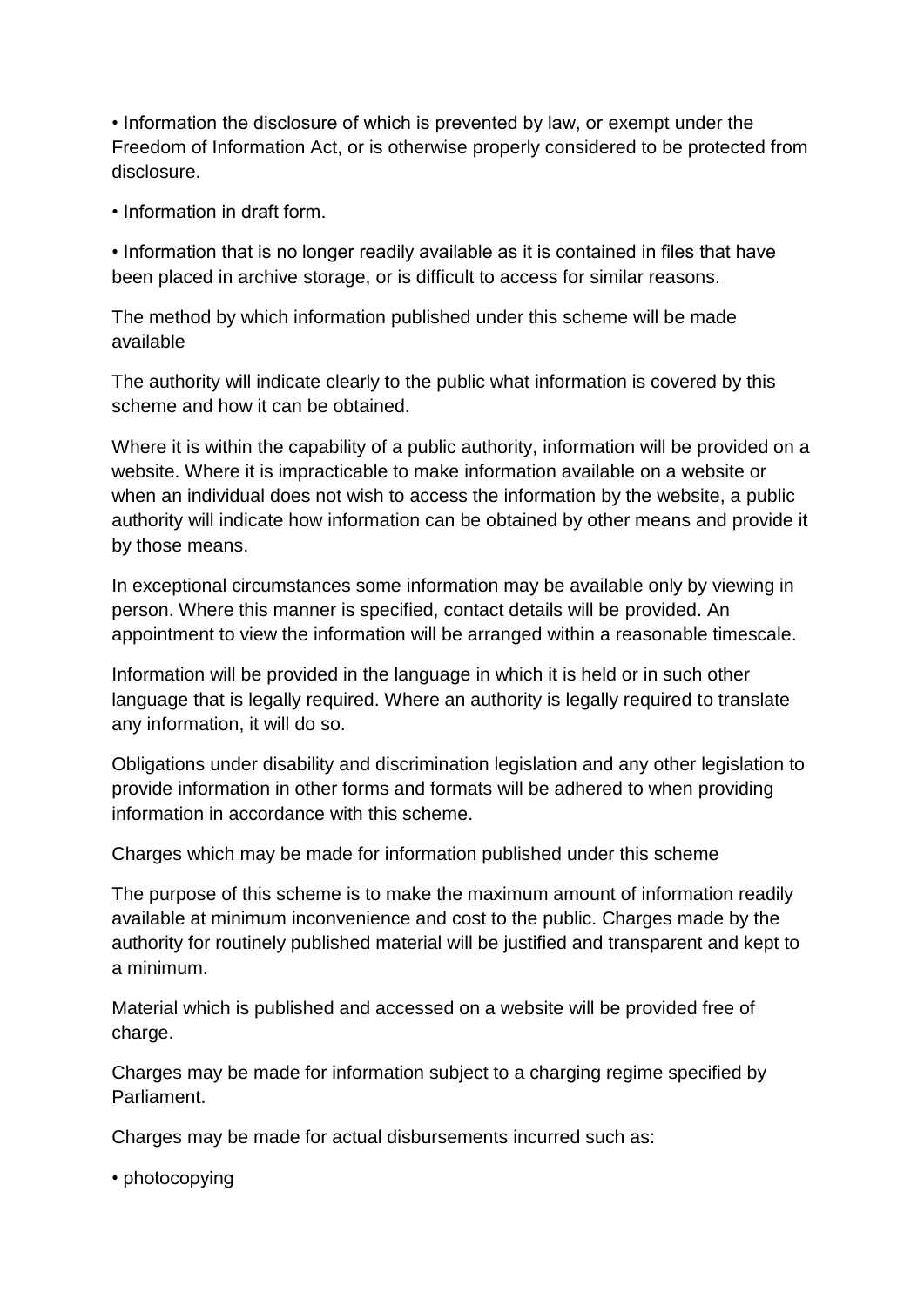- postage and packaging
- the costs directly incurred as a result of viewing information

Charges may also be made for information provided under this scheme where they are legally authorised, they are in all the circumstances, including the general principles of the right of access to information held by public authorities, justified and are in accordance with a published schedule or schedules of fees which is readily available to the public.

Charges may also be made for making datasets (or parts of datasets) that are relevant copyright works available for re-use. These charges will be in accordance with either regulations made under section 11B of the Freedom of Information Act or other enactments.

If a charge is to be made, confirmation of the payment due will be given before the information is provided. Payment may be requested prior to provision of the information.

#### Written requests

Information held by a public authority that is not published under this scheme can be requested in writing, when its provision will be considered in accordance with the provisions of the Freedom of Information Act.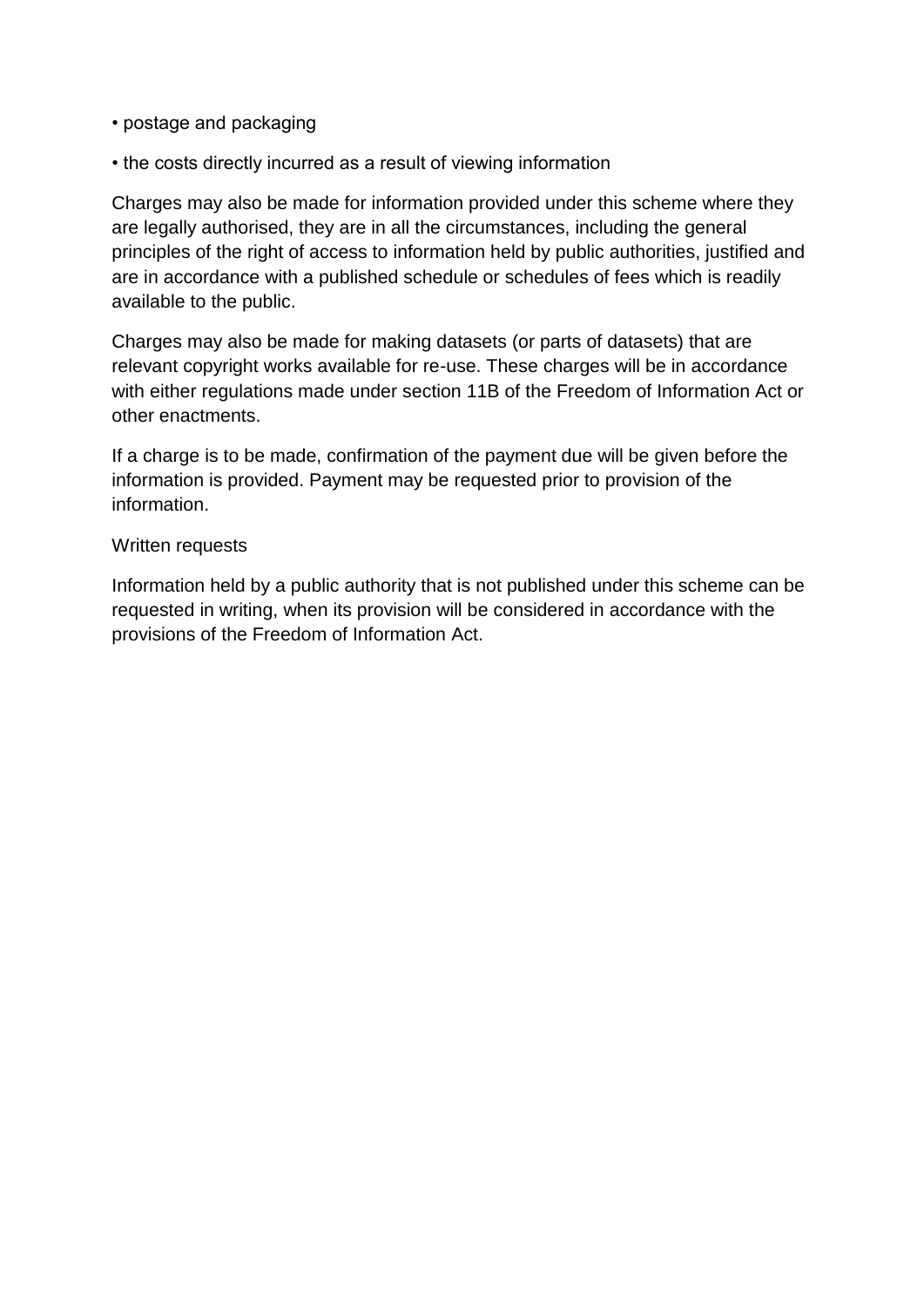



## **Freedom of Information – Appendix A**

**Guide to information available from Trinity CE Primary School under the model publication scheme**

## **Class 1 - Who we are and what we do**

*(Organisational information, structures, locations and contacts) This will be current information only*

| Information to be published.                 | How the information can be obtained |
|----------------------------------------------|-------------------------------------|
|                                              | (hard copy and/or website)          |
|                                              | Website                             |
| Who's who in the school                      | <b>School Office</b>                |
|                                              |                                     |
| Who's who on the governing body / board of   | Website                             |
| governors and the basis of their appointment | <b>School Office</b>                |
|                                              |                                     |
| Instrument of Government                     | <b>Shropshire Council</b>           |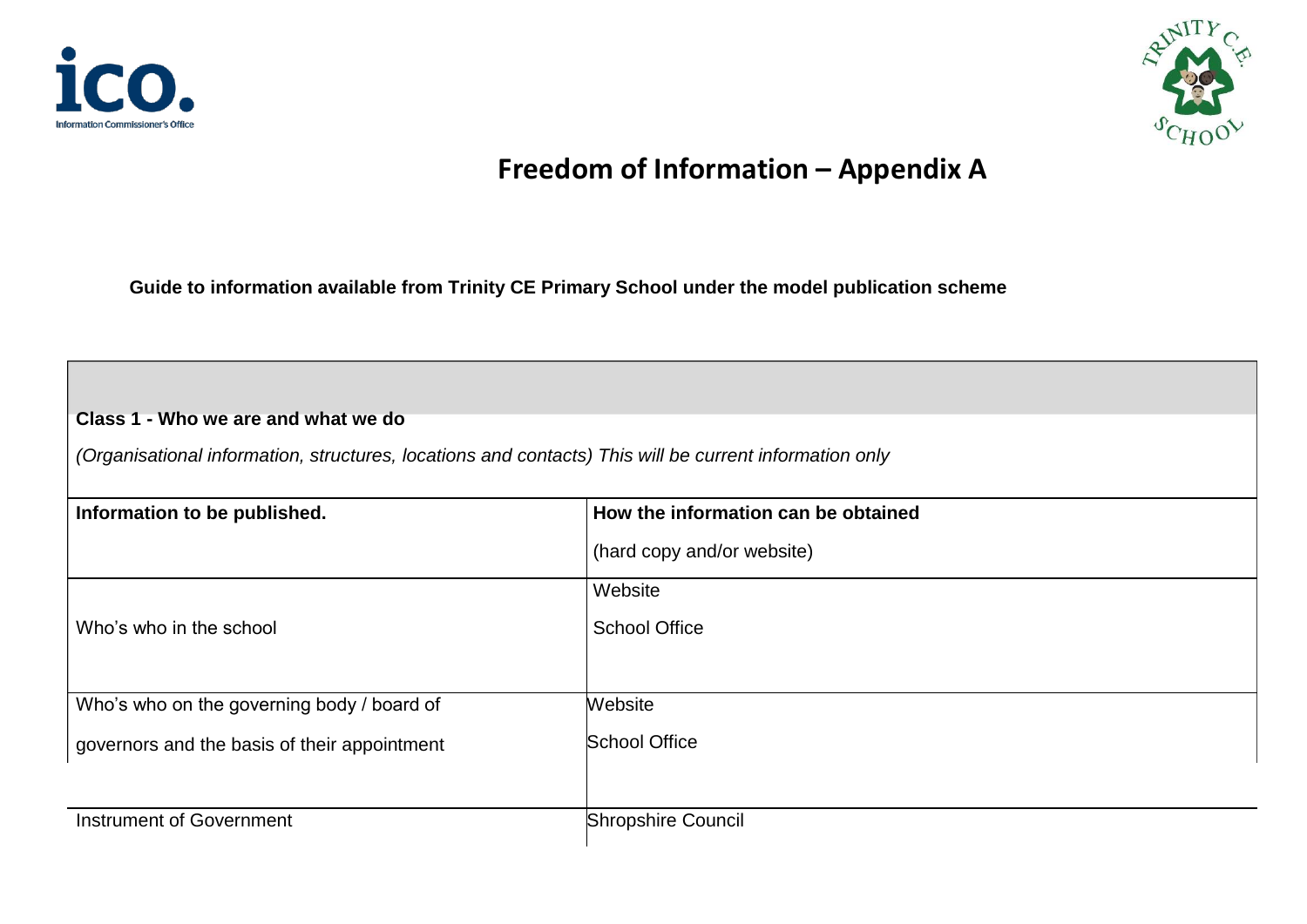



|                                                                                                                        | $\sim$<br><b>School Office</b>       |
|------------------------------------------------------------------------------------------------------------------------|--------------------------------------|
|                                                                                                                        | Website - About Us - Contact Details |
| Contact details for the Head teacher and for the<br>governing body, via the school (named contacts<br>where possible). | <b>School Office</b>                 |
| School prospectus                                                                                                      | Hard copy<br>Contact school office   |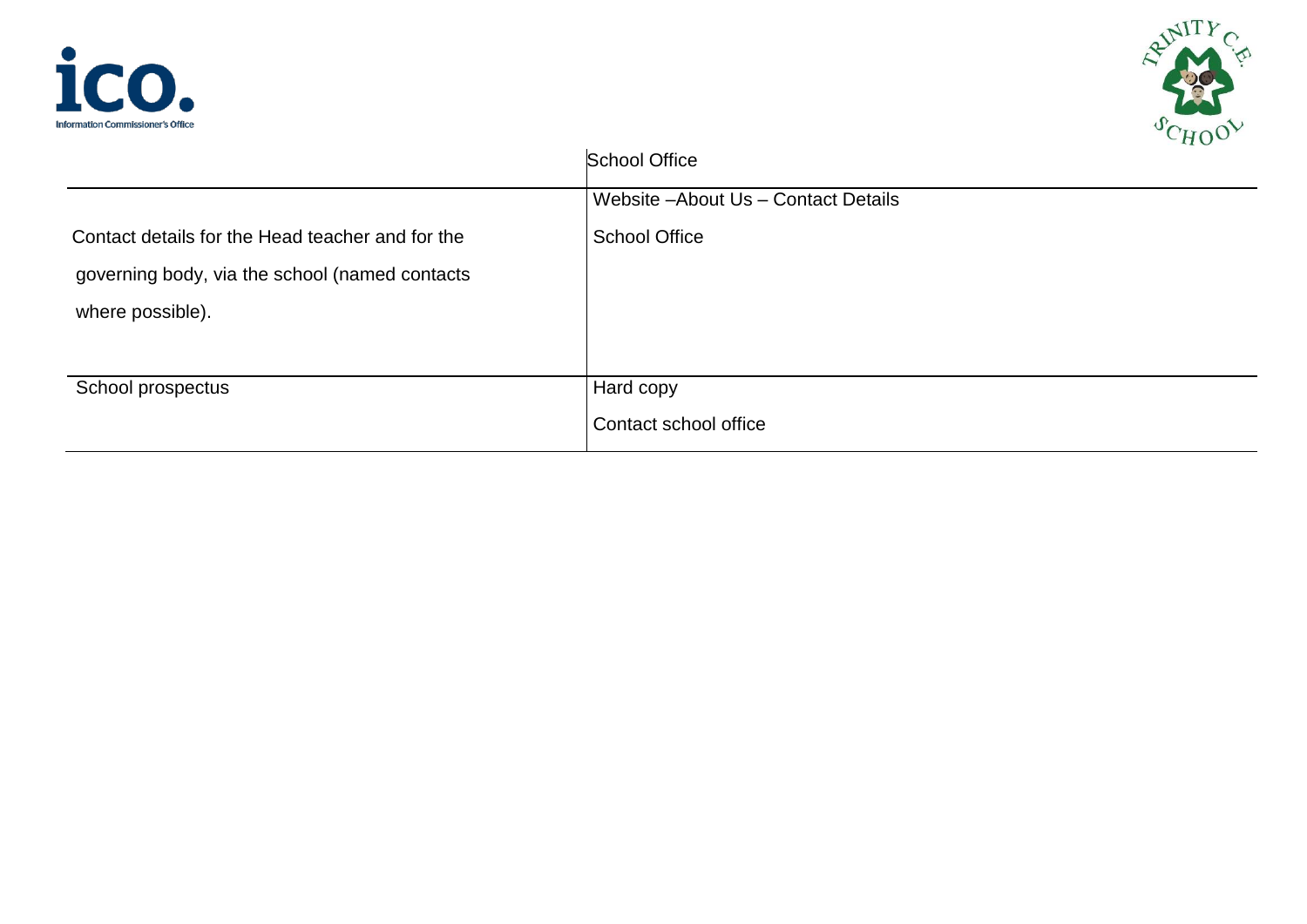



## **Class 1 - Who we are and what we do**

*(Organisational information, structures, locations and contacts) This will be current information only*

| Information to be published.                     | How the information can be obtained |  |
|--------------------------------------------------|-------------------------------------|--|
|                                                  | (hard copy and/or website)          |  |
|                                                  | Website                             |  |
| <b>Staffing structure</b>                        | <b>School Office</b>                |  |
|                                                  |                                     |  |
| School session times and term dates              | Website                             |  |
|                                                  | <b>School Office</b>                |  |
|                                                  |                                     |  |
|                                                  |                                     |  |
| Address of school and contact details, including | Website - About Us- Contact Details |  |
| email address.                                   |                                     |  |
|                                                  |                                     |  |
|                                                  |                                     |  |
|                                                  |                                     |  |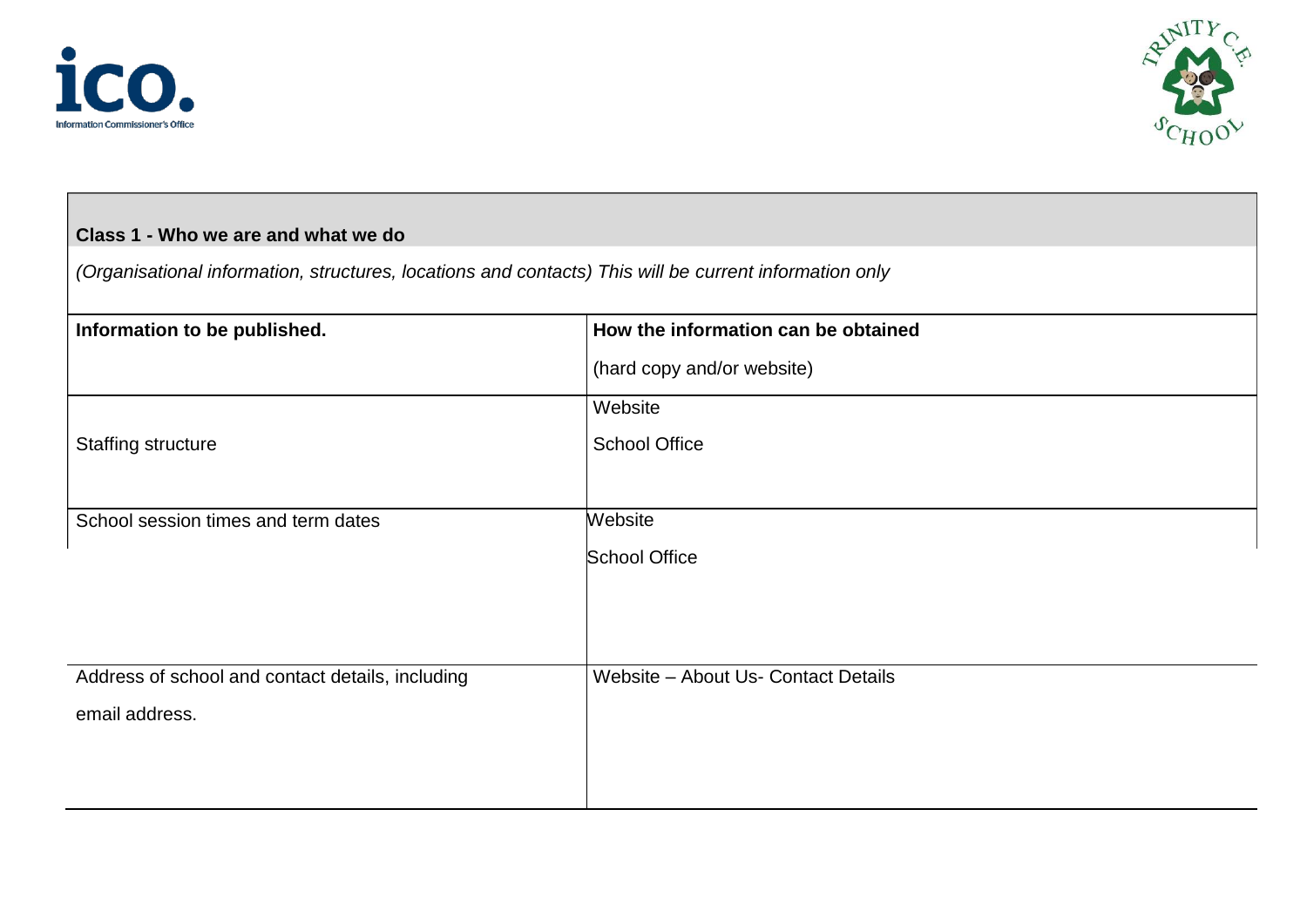

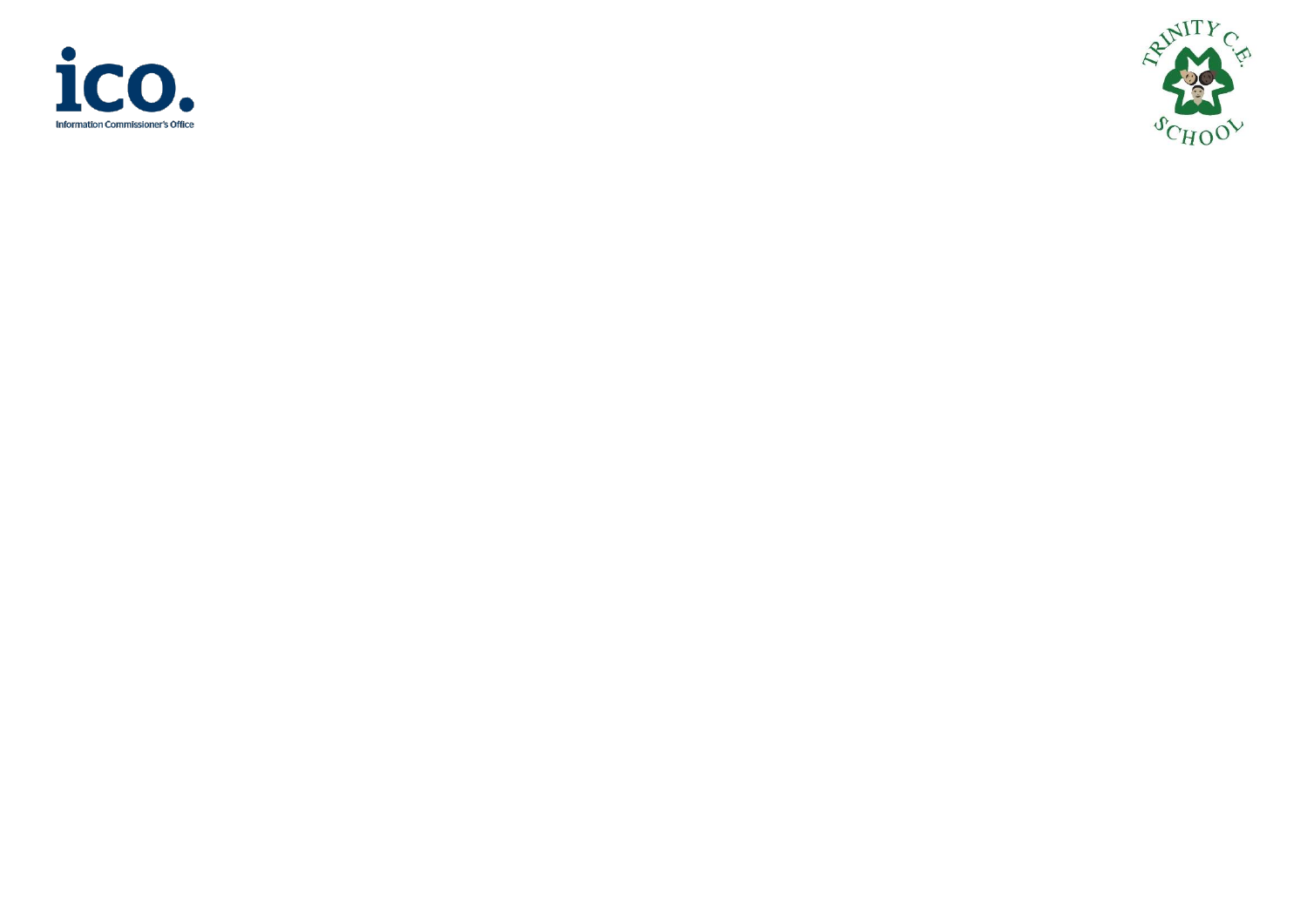



## **Class 2 – What we spend and how we spend it**

(Financial information relating to projected and actual income and expenditure, procurement, contracts and financial audit) Current and previous financial year as a minimum

| Information to be published.                | How the information can be obtained (hard copy and/or |  |
|---------------------------------------------|-------------------------------------------------------|--|
|                                             | website)                                              |  |
|                                             |                                                       |  |
|                                             |                                                       |  |
| Annual budget plan and financial statements | Hard copy - Contact school office                     |  |
| Capital funding                             | Hard copy – Contact school office                     |  |
| Financial audit reports                     | Hard copy - Contact school office                     |  |
|                                             |                                                       |  |
| Details of expenditure items over £5000     | Hard copy - Contact school office                     |  |
|                                             |                                                       |  |
|                                             |                                                       |  |
| Procurement and contracts the school        | Hard copy – Contact school office                     |  |
|                                             |                                                       |  |
| Pay policy                                  | Hard copy - Contact school office                     |  |
|                                             |                                                       |  |
| Staff allowances and expenses               | Hard copy - Contact school office                     |  |
|                                             |                                                       |  |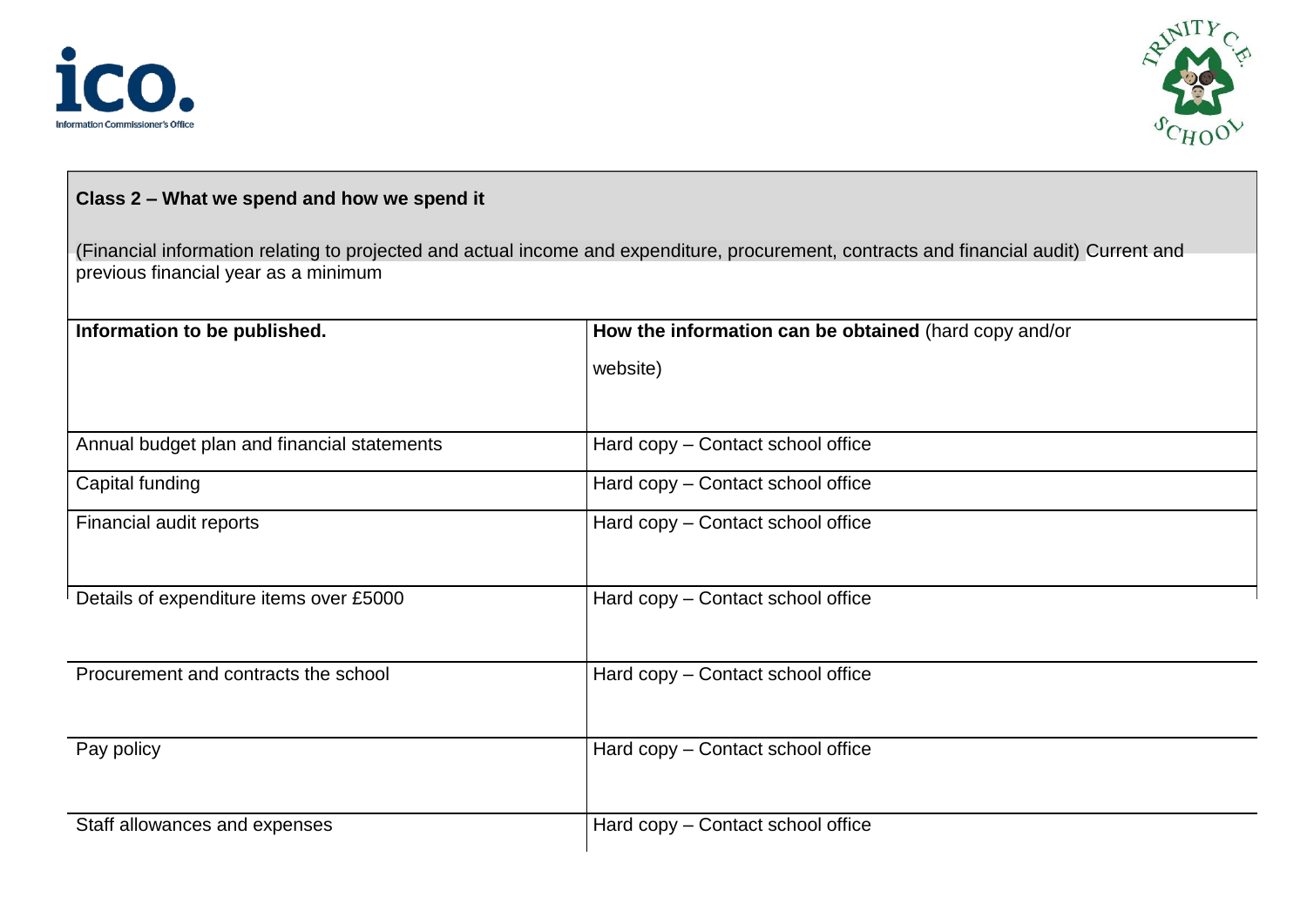



|                                      | $\sim$                                                     |
|--------------------------------------|------------------------------------------------------------|
|                                      |                                                            |
|                                      |                                                            |
| Staffing, pay and grading structure. | Hard copy - Contact school office                          |
|                                      |                                                            |
|                                      |                                                            |
|                                      |                                                            |
| Governors' allowances                | Paying Governor Expenses policy available on website - Key |
|                                      |                                                            |
|                                      | Information/Policies                                       |
|                                      |                                                            |
|                                      |                                                            |
|                                      |                                                            |
|                                      |                                                            |
|                                      |                                                            |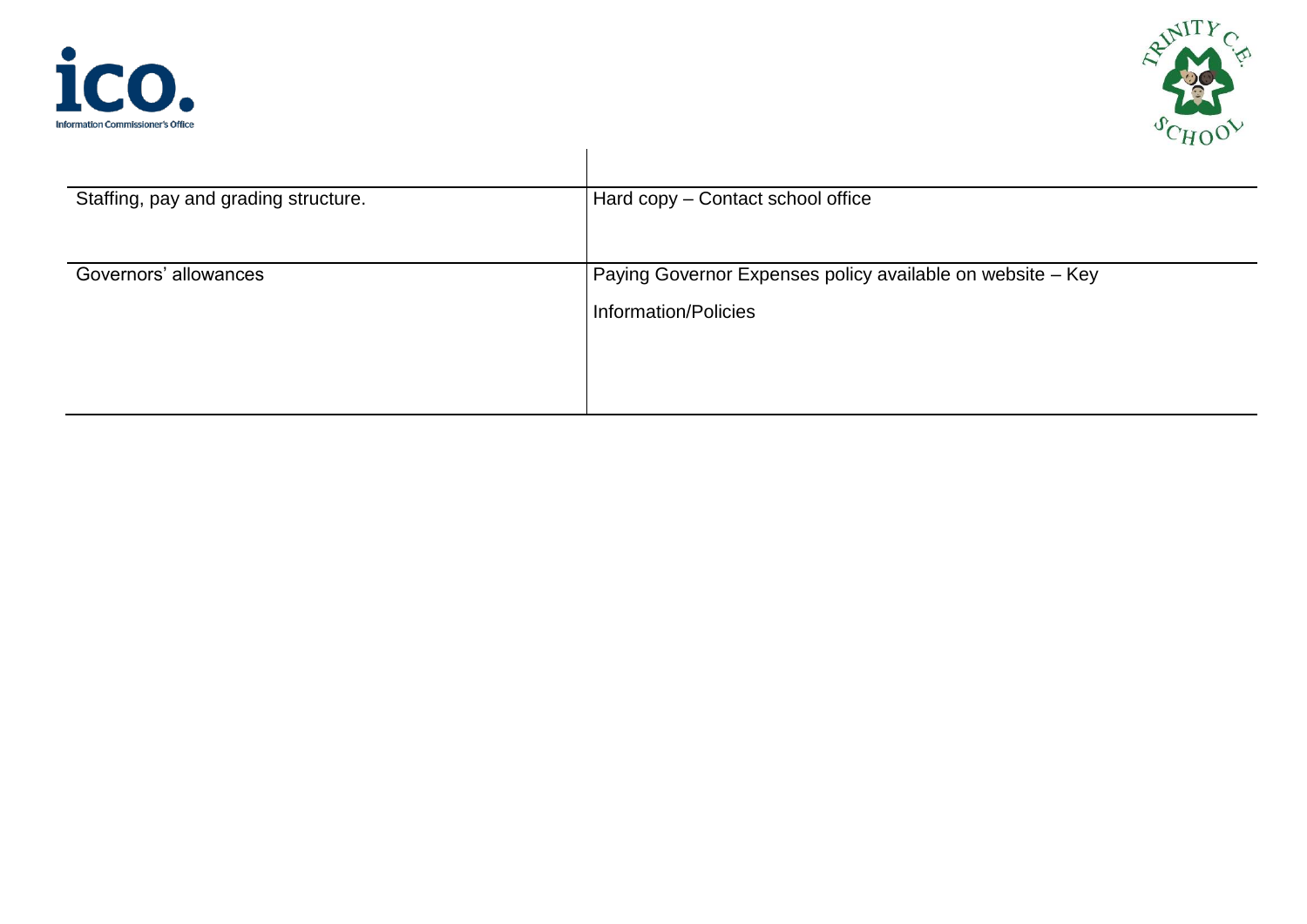



## **Class 3 – What our priorities are and how we are doing** (Strategies and plans, performance indicators, audits, inspections and reviews) Current information as a minimum **Information to be published. How the information can be obtained** (hard copy and/or website) Performance data supplied to the Government Website – How are we doing? The latest Ofsted report – Summary and full report Website – Key Information – Ofsted Performance management policy and procedures Hard copy – Contact school office adopted by the governing body. The school's future plans; for example, proposals for  $\Box$  Hard copy – Contact school office and any consultation on the future of the school, such as a change in status Safeguarding and child protection Website – Key Information – Safeguarding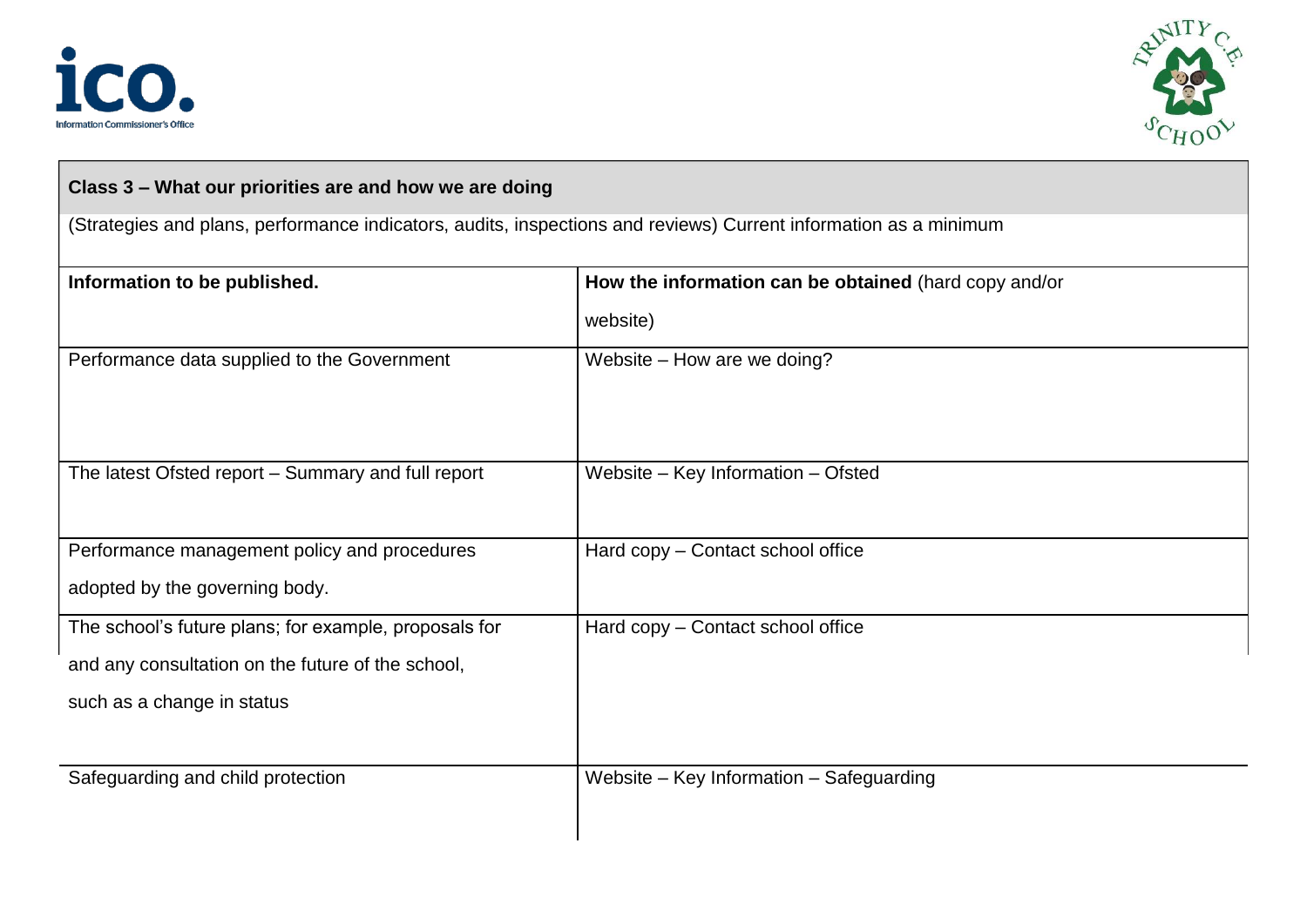



Also information on safeguarding and child protection policies on

website – Key Information – Policies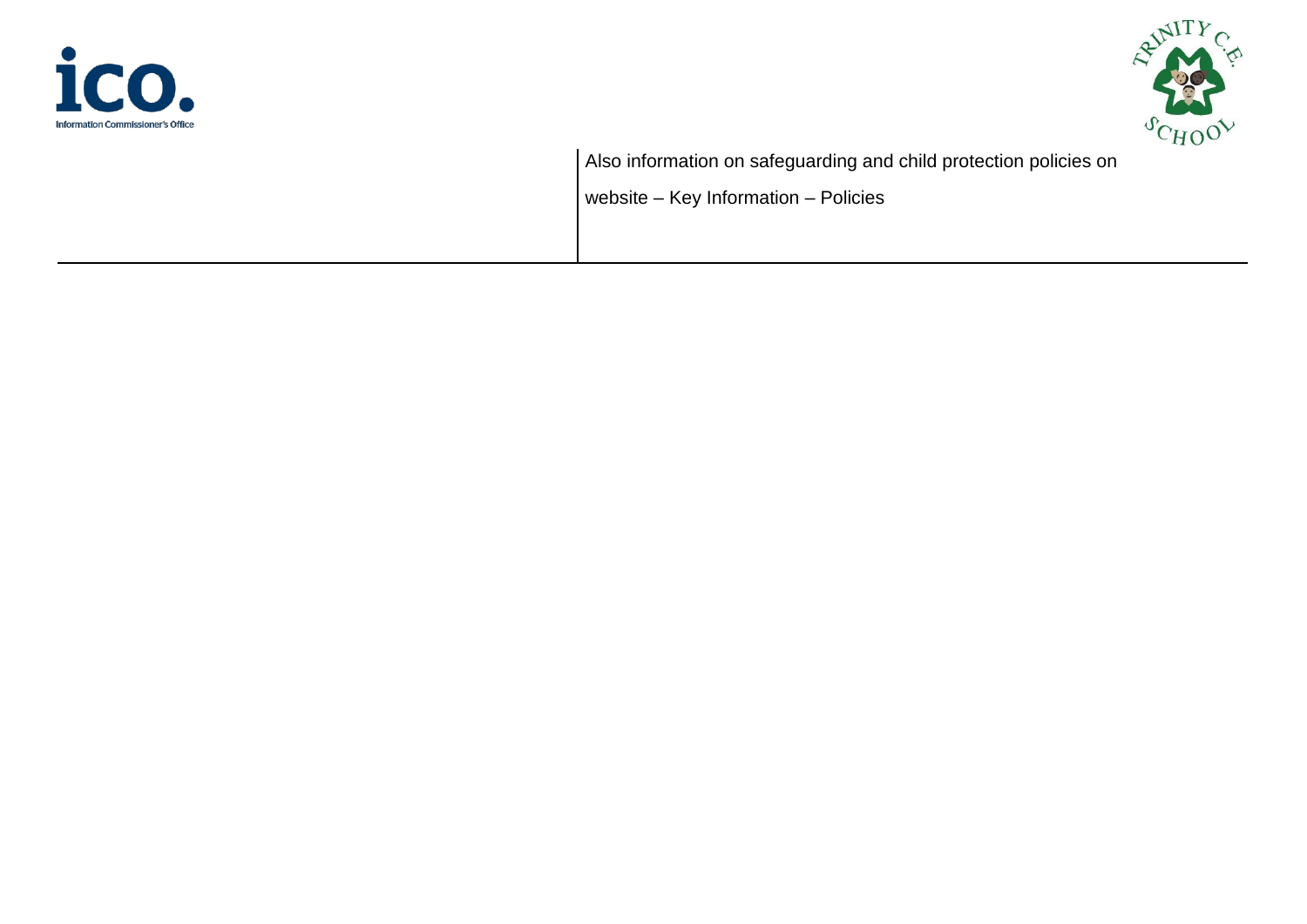



## **Class 4 – How we make decisions**

(Decision making processes and records of decisions) Current and previous three years as a minimum

| Information to be published.                               | How the information can be obtained    |
|------------------------------------------------------------|----------------------------------------|
|                                                            | (hard copy or website)                 |
| Admissions policy/decisions (not individual admission      | Website – Key Information – Admissions |
| decisions)                                                 |                                        |
|                                                            |                                        |
| Agendas and minutes of meetings of the governing body      | Hard copy – contact school office      |
| and its committees. (NB this will exclude information that |                                        |
| is properly regarded as private to the meetings).          |                                        |
|                                                            |                                        |
|                                                            |                                        |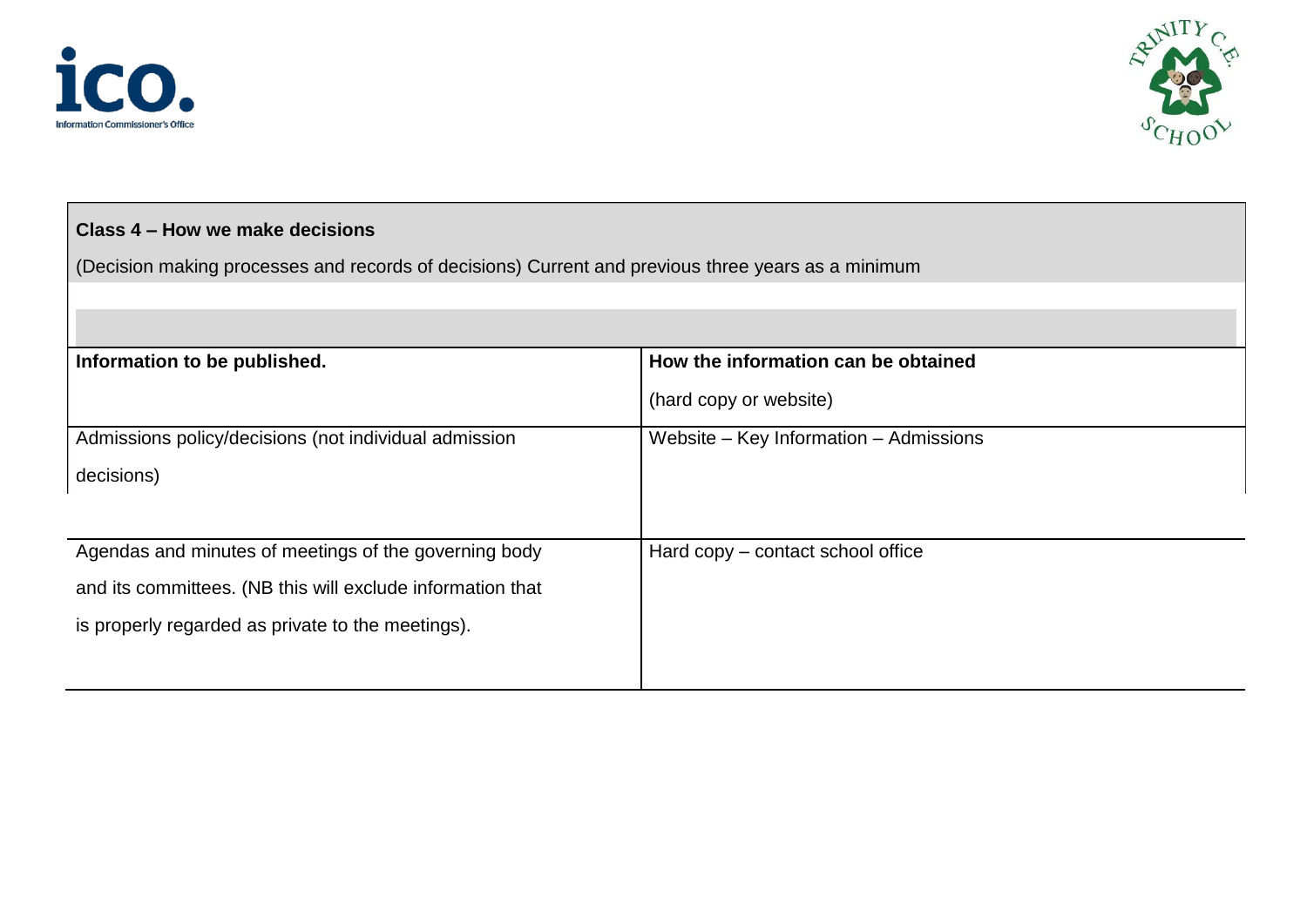



## **Class 4- How we make decisions**

(Decision making processes and records of decisions) Current and previous three years as a minimum

| Information to be published                                                                                                                                      | How the information can be obtained         |
|------------------------------------------------------------------------------------------------------------------------------------------------------------------|---------------------------------------------|
| Admissions policy/decisions (not individual admission decisions)                                                                                                 | School website<br><b>Shropshire Council</b> |
| Agenda and Minutes of the Governing Body and its committees (NB<br>This will exclude information which is properly regarded as<br>confidential to the meetings). | Hard copy from school office                |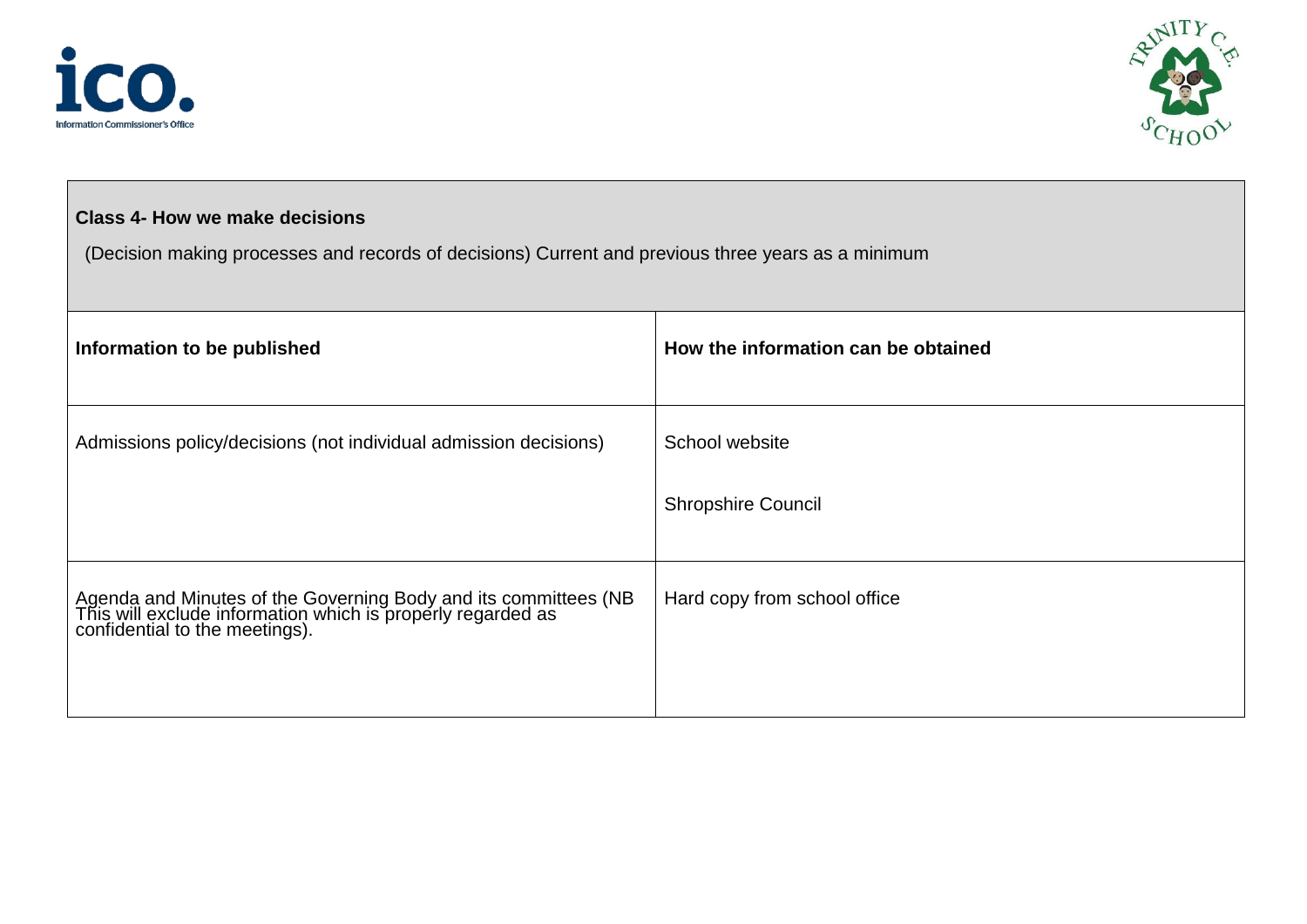



| <b>Class 5- Our policies and procedures</b><br>(Decision making processes and records of decisions) Current and previous three years as a minimum |                                                |  |
|---------------------------------------------------------------------------------------------------------------------------------------------------|------------------------------------------------|--|
| Information to be published                                                                                                                       | How the information can be obtained            |  |
| <b>School Policies</b>                                                                                                                            | School website<br>Hard copy from school office |  |
| Records management and personal data files                                                                                                        | Hard copy from school office                   |  |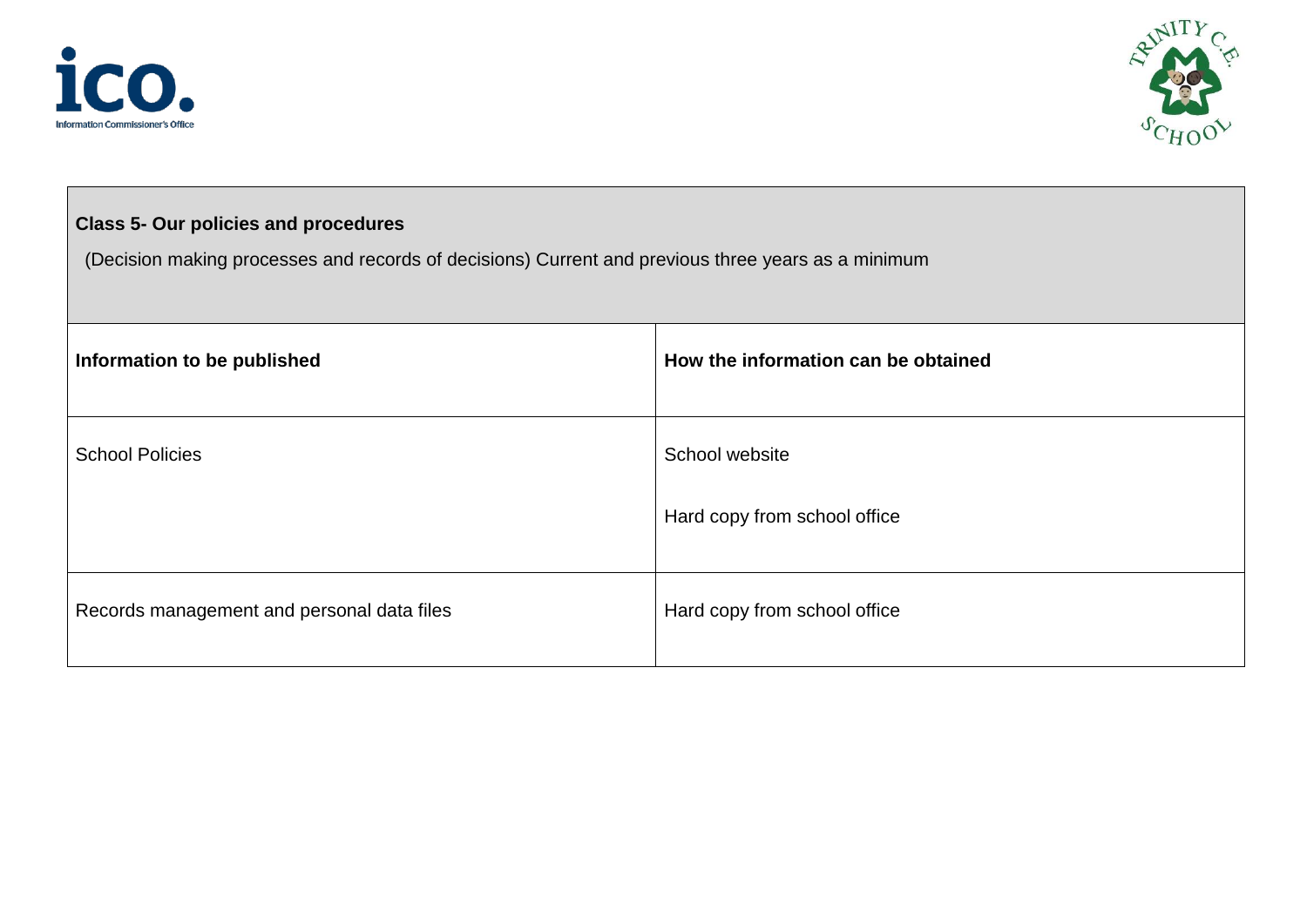



| <b>Class 6- Our lists and registers</b>        |                                     |  |
|------------------------------------------------|-------------------------------------|--|
| Information to be published                    | How the information can be obtained |  |
| Asset register                                 | Hard copy from school office        |  |
| Curriculum circulars and statutory instruments | Hard copy from school office        |  |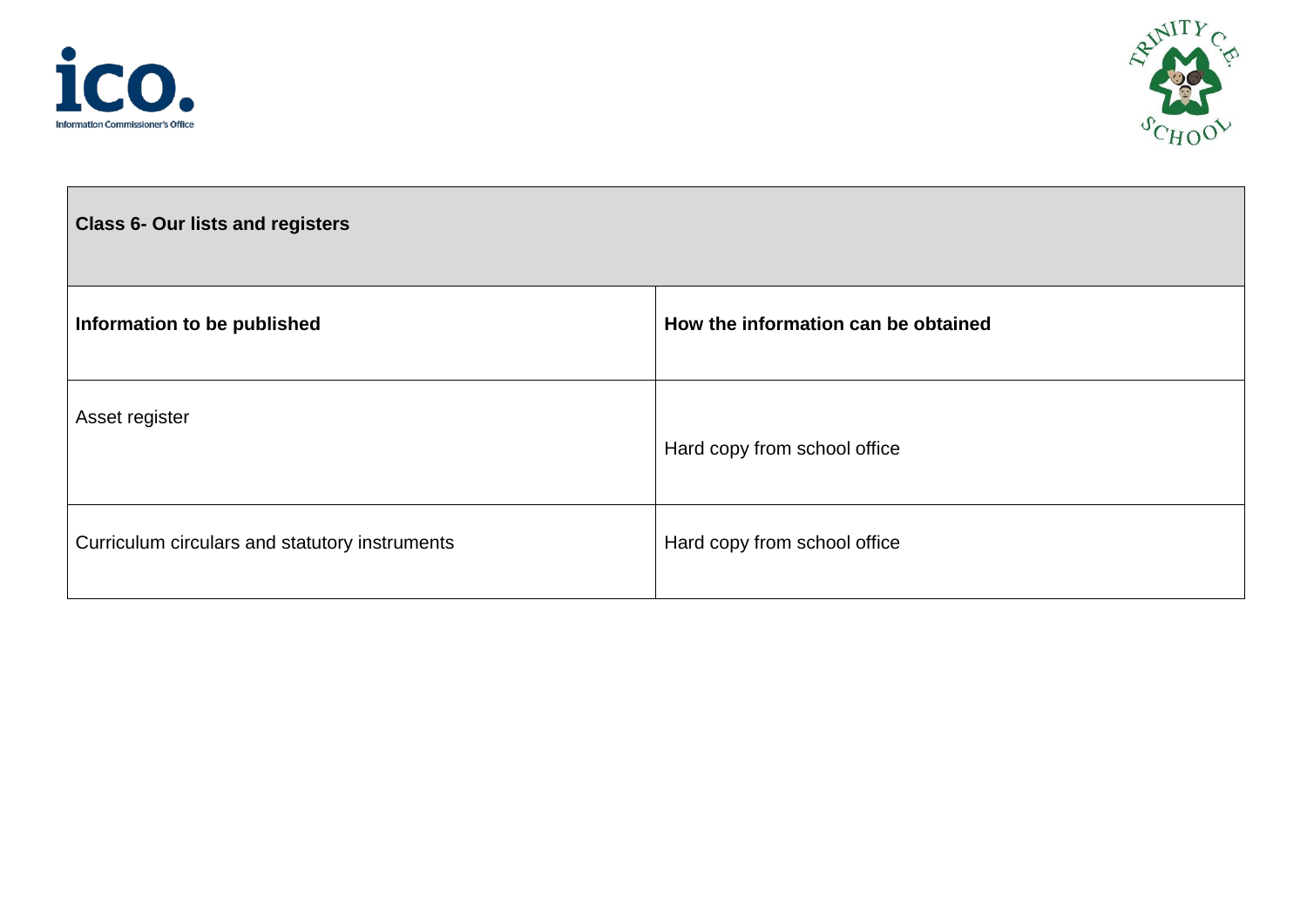



| Class 7 - The services we offer                                                      |                                                         |  |
|--------------------------------------------------------------------------------------|---------------------------------------------------------|--|
| Information to be published                                                          | How the information can be obtained                     |  |
| Extra-curricular activities                                                          | Hard copy from school office<br>School website          |  |
| Childcare                                                                            | School website                                          |  |
| Services for which the school is entitled to recover a fee, together with those fees | School website<br><b>Charging and Remissions Policy</b> |  |
|                                                                                      | School website 'The Week Ahead'                         |  |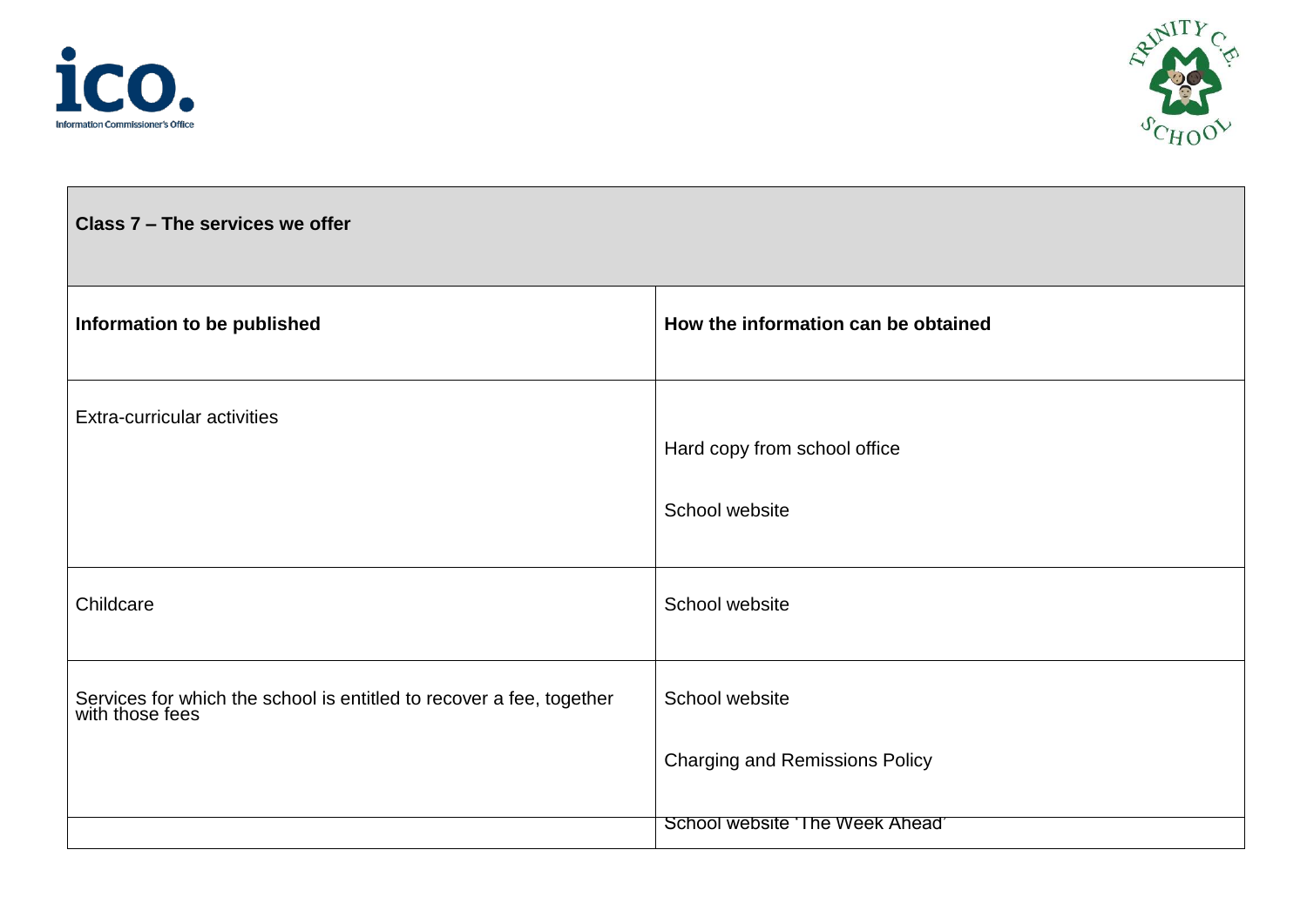



|                                                      |               | $\sim$ $\sim$ $\sim$ |
|------------------------------------------------------|---------------|----------------------|
| <b>School Publications, leaflets and newsletters</b> |               |                      |
|                                                      |               |                      |
|                                                      | School office |                      |
|                                                      |               |                      |
|                                                      |               |                      |
|                                                      |               |                      |
|                                                      |               |                      |